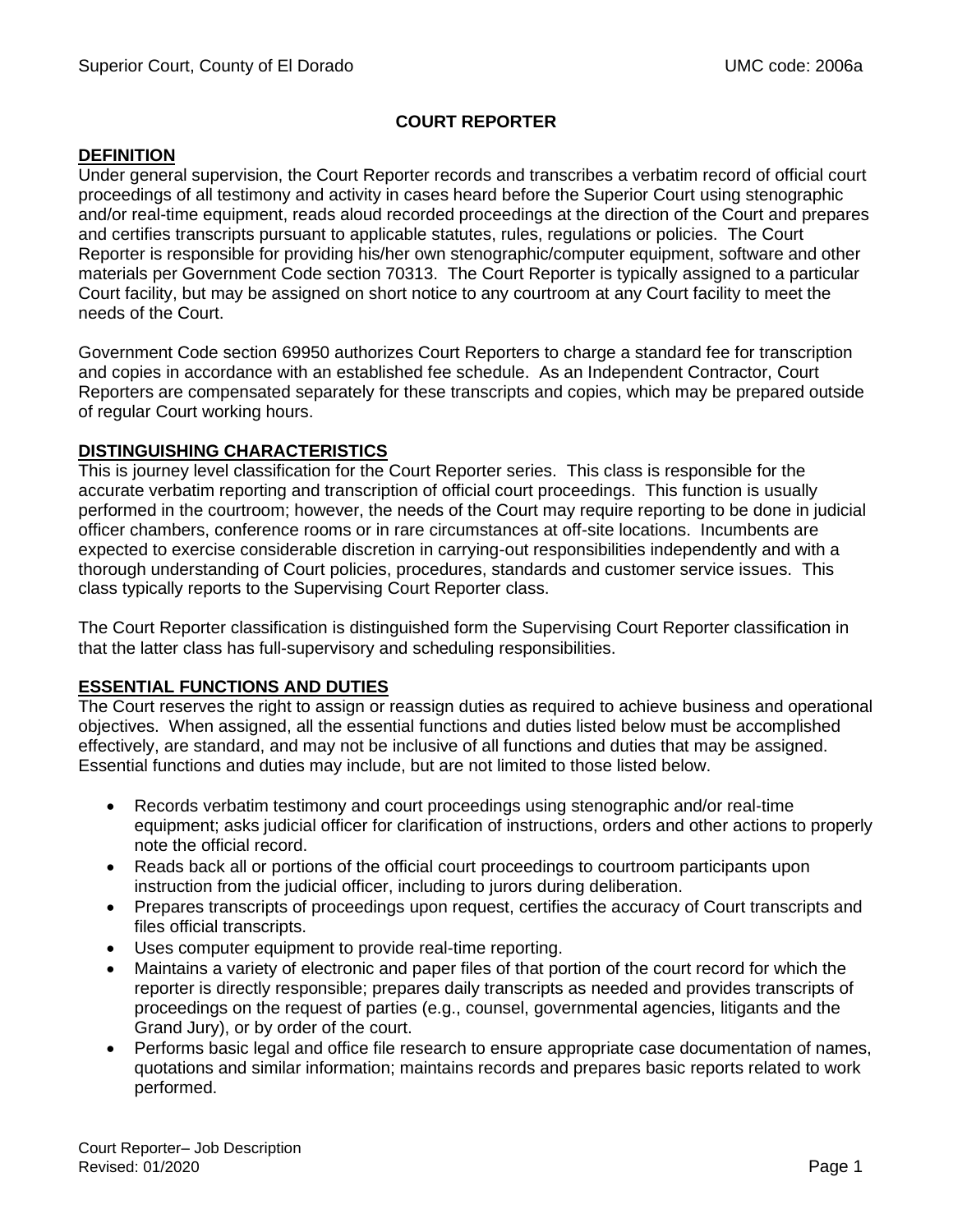- Researches as necessary to verify case citations, spellings of legal, medical and other specialized terms used in the case.
- Prepares indices of witnesses and exhibits.
- Responds to requests and inquiries from courtroom proceeding participants.
- Establishes and maintains effective working relationships with judicial officers, other staff, members of the public, the parties and others encountered during work.
- Travels between Court facilities to perform duties, as required.
- Performs other related duties as assigned.

## **EMPLOYMENT STANDARDS**

#### **Minimum Qualifications**

To qualify for this classification, an individual must possess high school diploma or equivalent (GED) and a valid certification by the State of California, Department of Consumer Affairs as a Certified Shorthand Reporter. License must be in good standing and fees must be current at all times. A copy of the current license must be provided to the supervisor each time it is renewed.

#### **Desirable Qualifications**

Court reporting and real-time experience in a court setting and/or certification of qualification to provide real-time court reporting.

## **Knowledge and Abilities**

Knowledge of:

- Principles and practices of court reporting.
- Appellate court procedures.
- Transcription software and real-time reporting.
- Court and courtroom procedures and processes.
- Statutes relating to court legal processes and procedures, including but not limited to the California Rules of Court; Code of Civil Procedure; Penal Code; Welfare and Institutions Code; Vehicle Code; and other applicable statutes, processes and procedures.
- Modern office methods and technology including the use of a personal computer and related software and case management systems.
- Current trends and developments in court reporting technology.
- Legal, medical and administrative terminology, phraseology, documents, forms and procedures.
- Clerical and legal record keeping practices and procedures.
- Correct English use, punctuation and grammar.

Ability to:

- Use computer-aided transcription software and real-time reporter equipment.
- Perform a set of tasks in accordance with established policies, procedures, statutes and standards.
- Work under the pressure of deadlines, conflicting demands and emergencies.
- Use, adjust and perform minor maintenance of stenographic and similar equipment.
- Take verbatim dictation of courtroom and related proceedings at a certified rate; transcribing such information accurately and maintaining attention to detail.
- Perform basic legal and related research to verify transcribed information.
- Organize and prioritize work, meet critical deadlines and coordinate multiple tasks.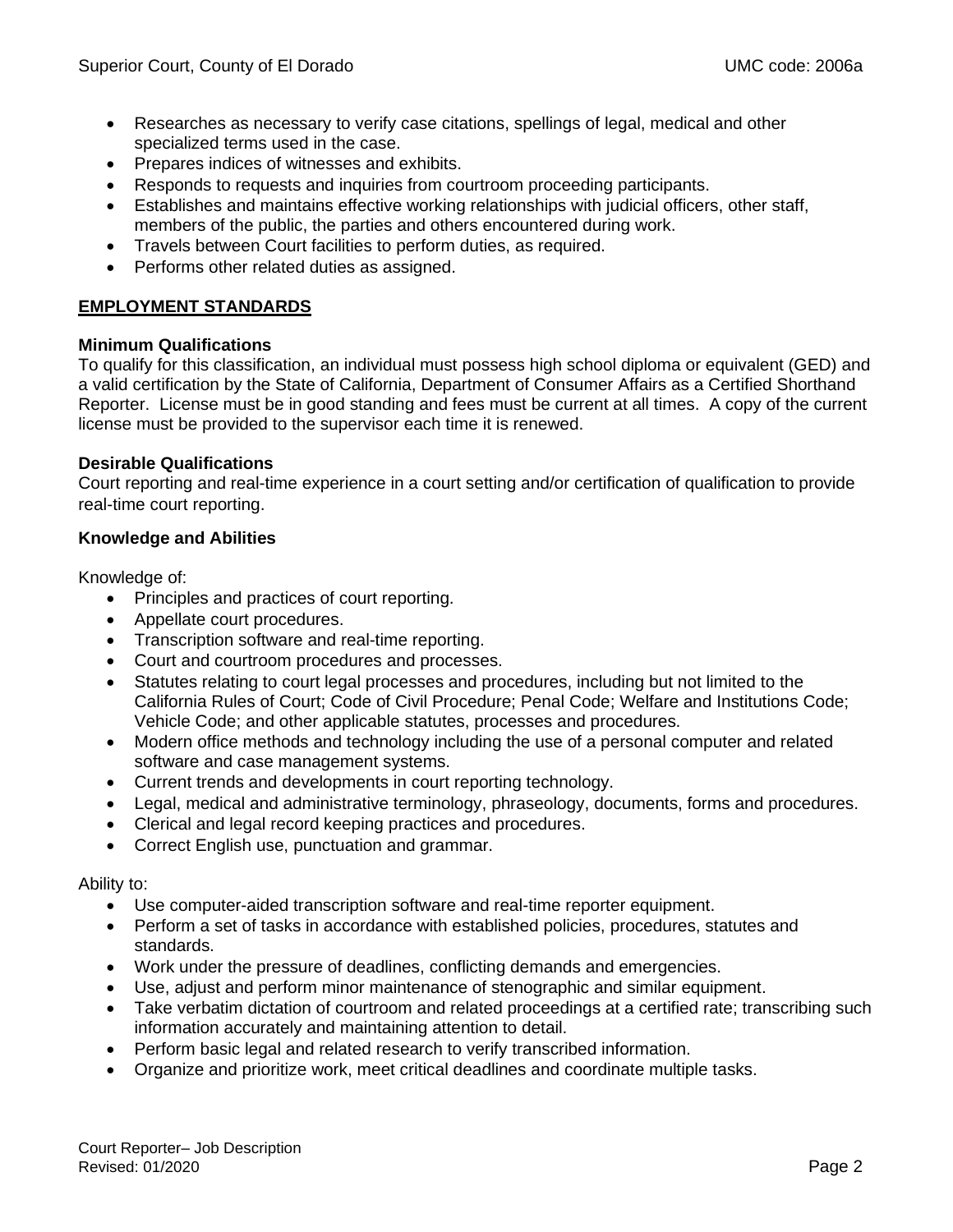- Use strong interpersonal skills to establish and maintain effective working relationships with all levels of Court staff, elected and appointive bodies and members of the general public.
- Use work-related computer applications such as e-mail, word processing and/or the internet.
- Operate a transcriber, computer, stenotype machine and other related office equipment.
- Adapt to changing court reporting technology.
- Maintain confidentiality of information where standards require and exercise discretion and independent judgment.
- Maintain accurate records; understand and follow oral and written instructions.
- Communicate clearly and concisely, both orally and in writing.

# **Other Requirements**

- Possession of a valid driver's license may be required depending on the position or the ability to provide alternate methods of transportation that meets job requirements.
- Candidates are required to pass a fingerprint clearance by the Federal Bureau of Investigation (FBI) and Department of Justice (DOJ). Convictions, depending on the type, number and date, may be disqualifying.
- All Court employees must take the Oath of Allegiance.

# **PHYSICAL DEMANDS AND WORK ENVIRONMENT**

The physical demands and work environment characteristics described here are representative of those that must be met by an incumbent to successfully perform the essential functions of this job. Reasonable accommodations may be made to enable individuals with disabilities to perform the essential functions.

**Physical Requirements:** Strength, dexterity, coordination and vision to use a keyboard and monitor; hear and distinguish words of various tones and volumes; manual dexterity to operate and maintain court reporting equipment; sit and maintain sustained high-speed reporting for long periods of time; lift and move court reporting equipment of approximately 20-25 lbs. from place to place; hearing to communicate with the public and Court staff; ability to sit for extended periods of time; walk or otherwise move within the Court facilities; reach with hands and arms; vision to read and write material; sufficient strength to lift, carry, push or pull materials weighing up to 25 pounds; lifting position may be from floor to waist, and/or from the waist to an overhead position; to stoop, kneel, squat and crouch to pick-up or move objects, office equipment and records; and periodic travel to other locations.

**Working Environment:** Work is performed in an office environment with little exposure to outside temperatures or dirt and dust. Incumbents are expected to work inside buildings, along or closely with others. The working conditions are typically quiet but may be loud at times at some locations. The noise level and traffic level in the work environment are similar to a busy office.

Normal business hours are 8:00 a.m. to 5:00 p.m., Monday through Friday. Work outside of these hours may be necessary in certain circumstances.

**NOTE:** The statements herein are intended to describe the general nature and level of work being performed by individuals assigned to this job classification and are not construed as an exhaustive list of responsibilities, duties, and skills required of personnel so classified. Furthermore, they do not establish a contract for employment and are subject to change at the discretion of the employer.

| <b>Job Title</b>             | <b>Court Reporter</b> |
|------------------------------|-----------------------|
| <b>Classification Status</b> | GE                    |
| <b>Representation Unit</b>   | Local 39              |
| <b>FLSA Status</b>           | Non-Exempt            |